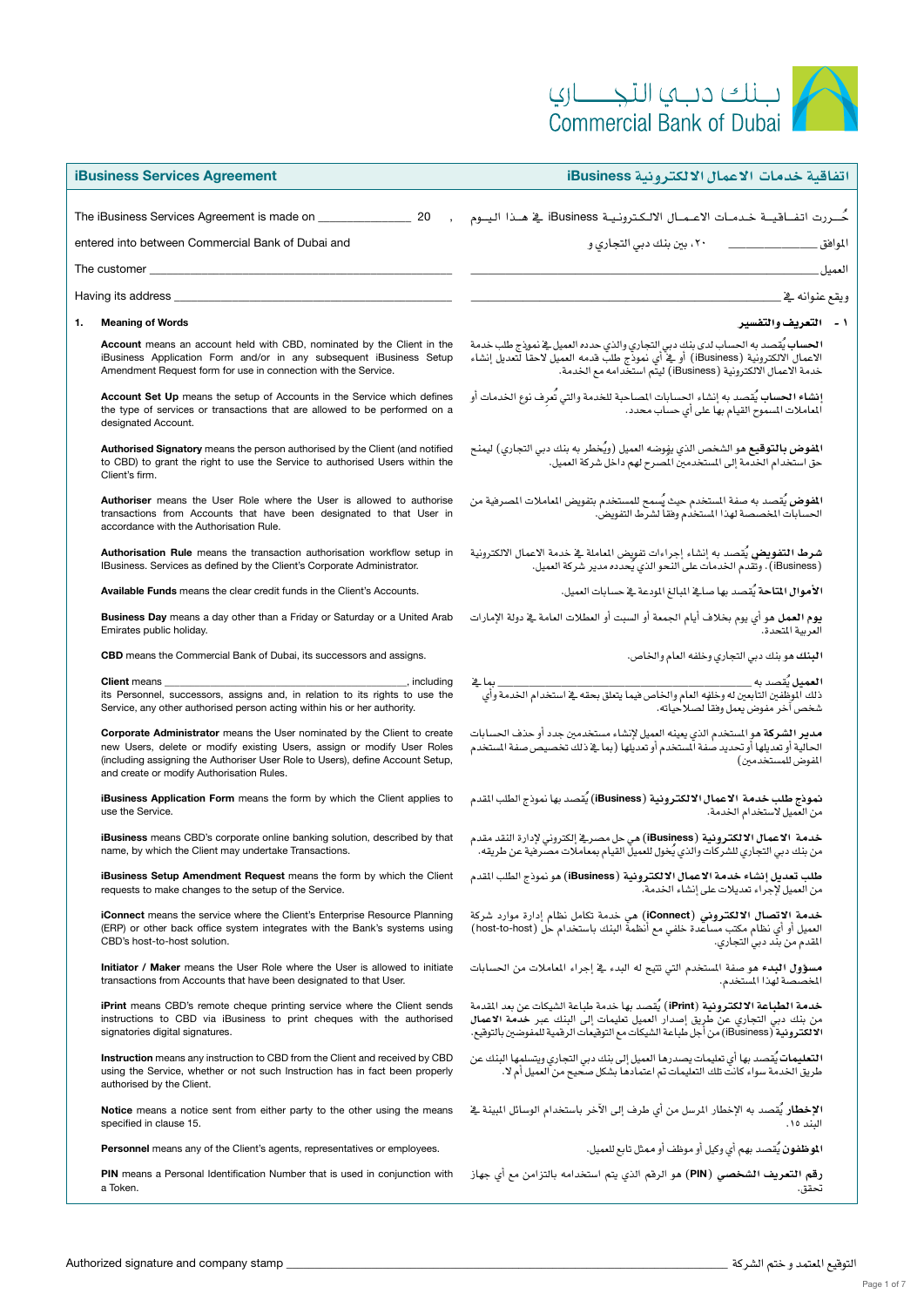المعاملة يُقصد بها أي معاملة يُجريها العميل باستخدام الخدمة

**جهاز التحقق** يُقصد بها أي جهاز تحقق من التوثيق الشخصي الذي يُستخدم للتحقق من<br>رقم التعريف الشخصي لأغراض الوصول إلى الخدمات واستخدامها.

**معاملة غير مصرح بها** يُقصد بها أي معاملة يدعي العميل عدم علمه بها أو موافقته عليها<br>حتى لو تم استخدام وسيلة التحقق الخاصة بالعميل لإجراء تلك الماملة محل الخلاف.

ا**لمستخدم** هو أي موظف مصرح له الوصول إلى الخدمة

**رقم تعريف المستخدم هو تعريف المستخدم الذي يجب استخدامه مع رقم التعريف**<br>الشخصي ووسيلة التحقق.

**صفة المستخدم هي الص**فة الخصصة إلى الستخدمبن وتُحدد مستوى ونطاق الوصول إلى<br>الخدمة ( إما بصفة الملين، أو مسؤول بدء الماملة أو الفوض أو جميعهم) وأنواع الماملات واخلدمات التي ميكن للم�ستخدم الو�صول إليها.

ا**لماين** يُقصد به صفة المستخدمة التي تُتيح له عرض الحسابات الم*حد*دة في الخدمة.

الكلمات التي تُشير إلى المفرد تشمل الجمع والعكس صحيح.

# 2 - خدمات االعمال االلكرتونية )iBusiness)

يقدم بنك دبي التجاري اخلدمة املتفق عليها بينه وبني العميل من حني لآخر يف �ضوء الشروط والأحكام المبيّنة ية هذه الاتفاقية وعلى العميل الالتزام بتلك الشروط والأحكام.

- 2-2 فيما يتعلق مبديرين ال�شركة:
- )أ( يقر العميل مبوجبه بأن مديرين �شركته املعينون قد مت تفوي�ضهم لإن�شاء م�ستخدمني جدد أو حذف المستخدمين الحاليين أو تعديلهم أو تخصيص صفات المستخدمين أو .<br>تعديلها من حين لآخر (بما ي ذلك تخصيص صفة مستخدم الفوض للمستخدمين) وحتديد إجراءات إن�شاء احل�ساب وإن�شاء �شروط التفوي�ض أو تعديلها.
- (ب) يتمهد العميل ويقر بأن جميع التعديلات التي يُجريها أو يصرح بها مديرين شركته تمثل<br>مستندات قانونية صحيحة وملزمة ومعتمدة حسب الأصول وفقا لإجراءات الاعتماد املتبعة لدى العميل.
- (ت) يقر العميل بـأن قـواعـد وحـدود تفويض اسـتخدام خدمـة الاعـمـال الالكترونية )iBusiness )اخلا�صة به واملفو�ضون ذوي ال�صلة بتلك اخلدمة - ح�سب ما حدده مديرين شركة العميل- قد تختلف عن تعليمات تشغيل حساب العميل على النحو المبين يخ تفويض حساب المميل. كما يقر العميل بعدم مسؤولية البنك عن أي معاملة أجراها.<br>العميل باستخدام الخدمة وفقا لقواعد وحدود تفويض استخدام الخدمة والفوضون التي حددها مديرو �شركة العميل.
- (ث) يتعهد العميل بتعويض البنك ودرأ الأذى عنه ضد جميع الخسائر أو التعويضات (بما يف ذلك التكاليف القانونية والمصروفات) التي قد يتحملها البنك أو يتكبدها نتيجة ي مطالبة أو دعوى قانونية تُقام ضد البنك فيما يتعلق بالأنشطة التي يُجريها مديرو �شركة العميل.
	- (ج) \_ يُخطر العميل بنك دبي التجاري بأي تغييرات تطرأ على مديري شركته.

# 3 - خدمة الطباعة االلكرتونية iPrint

֧֖֖֝֟֓֓֓֓**֓** يقر المميل بأن الفوضون بالتوقيع لخدمة الطباعة الالكترونية(iPrint ) قد تم تفويضهم وفقاً<br>لتفويض الحساب فے سجلات البنك وأنه سوف يُخطر البنك بأي تفييرات تطرأ فے تفويض<br>الحساب من حين للآخر والتي تشمل– على سبيل ألثال لا الحصر– ا المفوضين بالتوقيع أو يف وثائق التفويض ويف أي نماذج أخرى يراها البنك مناسبة لإثبات حدوث تلك التغيريات يف تفوي�ض احل�ساب.

فيما يتعلق مبوا�صفات ال�شيك. ويتوىل العميل م�سؤولية تأمني البنك بالكامل �ضد جميع 1-3 يتعهد العميل ب�شكل غري م�شروط باتباع إر�شادات م�صرف الإمارات العربية املتحدة املركزي التكاليف والرسوم والمصروفات (بما ية ذلك الرسوم القانونية) والغرامات وخسارة السمعة.

# 4 - خدمات االت�صال االلكرتوين )iConnect)

- ا 1 يتحمل المميل وحده مسؤولية وضع إجراءات رهابية مناسبة لراقبة استخدام خدمة الاتصال<br>الالكتروني (iConnect) وحظر الوصول إليها باستثناء الأشخاص الذي يصرح لهم المميل<br>ينايس بذلك.
- +−Y يقر العميل بأن الأنظمة المتبعة لديه قد تكون معرضة من وقت لآخر لمهاجمة الفيروسات<br>وغيرها من الوسائل الاختراقية التي قد يكون لها تأثير ضار عل*ى عم*ليات العميل. ويتحمل العميل مسؤولية اتخاذ جميع التدابير اللازمة والضرورية لحماية أنظمته ومعداته من ذلك االخ�تراق �سواء عن طريق خدمة االت�صال االلكرتوين)iConnect )أو خالفه ولن يتحمل البنك مسؤولية أي خسارة أو تعويض ينشأ نتيجة ذلك.

Service/s means iBusiness iPrint and/or iConnect services as the context requires.

Transaction means any transaction carried out by the Client using the Service.

Token means a personal authentication security device that is used in conjunction with a PIN for the purpose of accessing and using the Services.

Unauthorised Transaction means any Transaction where the Client claims that the Client did not engage in or have knowledge or consent to the Transaction even though the Client's Token was used to generate the disputed transaction.

User means any Personnel given access to the Services.

User ID means the user identification to be used in conjunction with the PIN and the Token.

User Role means the role assigned to Users which defines the level of access (such as Viewer, Initiator/Maker, Authoriser or a combination), and the types of transactions and services that can be accessed by the User. .

Viewer means the User Role where the User is allowed to view designated Accounts in the Service.

Words importing the singular include the plural and vice versa.

# 2. iBusiness Services

- 2.1. CBD will provide the Service agreed between CBD and the Client from time to time on the terms and conditions set forth in this Agreement and the Client must comply with these terms and conditions.
- 2.2. In relation to Corporate Administrators;
	- (a) The Client hereby acknowledges that its designated Corporate Administrators have been authorised to be able to, from time to time, create new Users, delete or modify existing Users, assign or modify User Roles (including assigning the Authoriser User Role to Users), define Account Setup, and create or modify Authorisation Rules
	- (b) The Client represents and warrants that all such changes initiated and authorised by its Corporate Administrators shall constitute valid and binding legal documents duly authorised in accordance with the necessary Client approvals.
	- (c) The Client acknowledges that, as defined by the Client's Corporate Administrators, its iBusiness Authorisation Rules, limits and Authorisers may differ from the Client's account operating instructions as defined in the Client's account mandate. The Client acknowledges that the Bank shall not be liable for any Transaction executed by the Client on the Service in accordance with the Authorisation Rules, limits and Authorisers defined by the Client's Corporate Administrators.
	- (d) The Client agrees to indemnify and hold CBD harmless against any losses or damages (including legal cost and expenses) that CBD may suffer or sustain as a result of any claim or legal action brought against CBD in connection to activities performed by the Client's Corporate Administrators.
	- (e) The Client shall advise CBD of any changes to its Corporate Administrators.

# 3. iPrint Services

The Client acknowledges that the authorized signatories of iPrint are set up as per the account mandate in CBD records and shall advise CBD of any change that occurs in the account mandate, from time to time, which includes, but is not limited to, change in powers of signatories, mandate documents and all such forms as CBD deems appropriate documented evidence for such change in the account mandate.

3.1. The client agrees unconditionally to follow Central Bank of UAE guidelines with respect to cheque stationery. The client fully indemnifies the Bank against all cost, fees and expenses (including legal fees), fines and reputational loss.

# 4. iConnect Services

- 4.1. The Client shall be solely responsible for putting in place adequate controls to monitor the use of the iConnect and to restrict access to iConnect to those authorised by the Client..
- 4.2. The Client acknowledges that its systems may, from time to time, be under threat from viruses and other intrusive devices which may have a deleterious effect on the Client's operations. The Client shall be responsible for taking all appropriate and necessary measures for the protection of the Clients' own systems and equipment from any such intrusion whether via iConnect or otherwise and CBD shall not be liable for any loss or damage caused thereby.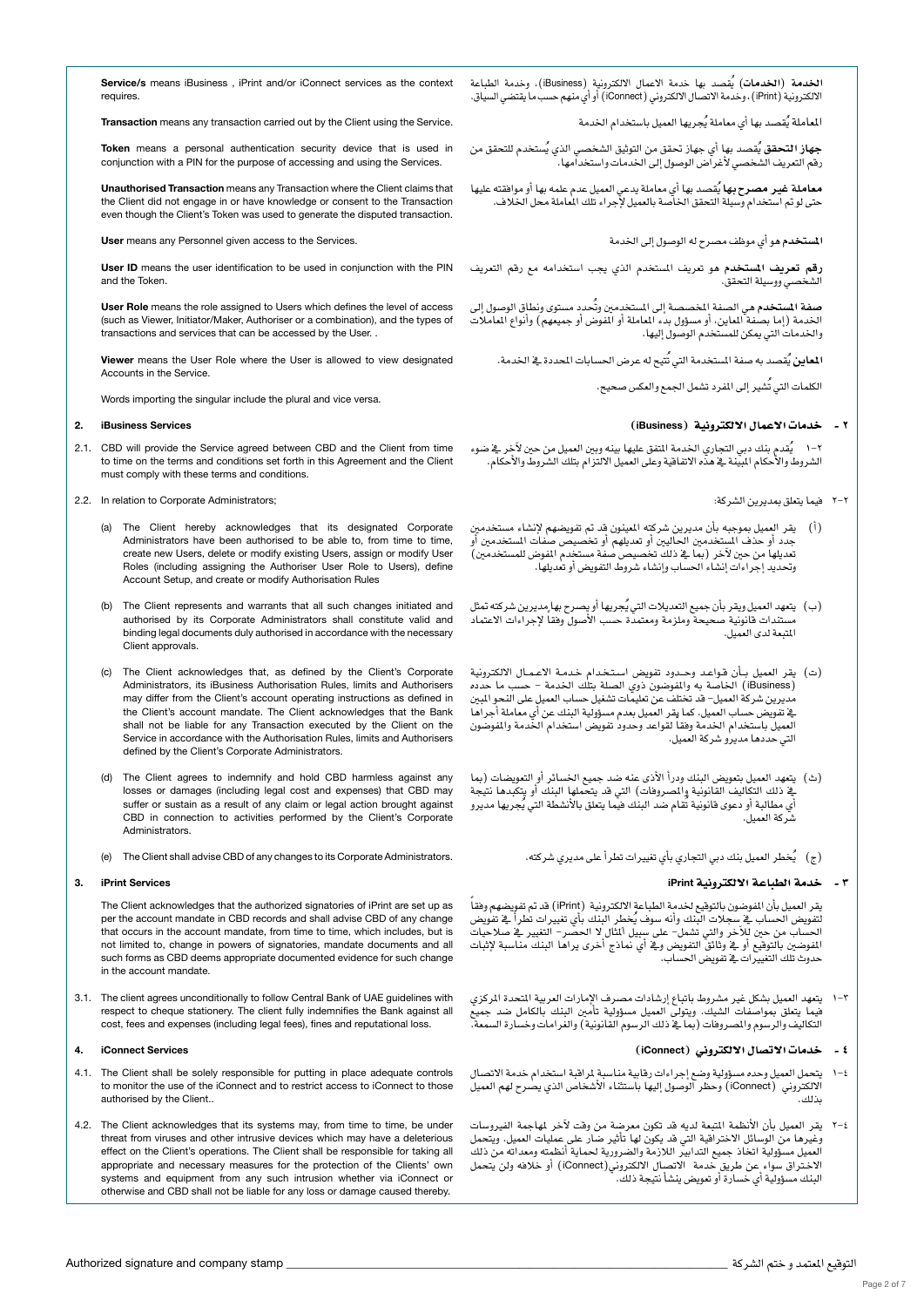- - التوقيع املعتمد و ختم ال�شركة \_\_\_\_\_\_\_\_\_\_\_\_\_\_\_\_\_\_\_\_\_\_\_\_\_\_\_\_\_\_\_\_\_\_\_\_\_\_\_\_\_\_\_\_\_\_\_\_\_\_\_\_\_\_\_\_\_\_\_\_\_\_\_\_\_\_\_\_\_\_\_\_\_\_\_\_\_\_ stamp company and signature Authorized
		-
- االت�صال االلكرتوين )iConnect )أو التحكم فيها أو الو�صول إليها من جانبه أو من جانب 3-4 يحظر على العميل -�سواء نتيجة أي ت�صرف أو إهمال من جانبه- الإ�ضرار بأمن خدمة موظفيه أو وكالئه أو ممثليه أو أي �شخ�ص آخر.
- أو الو�صول إليها بأمان معر�ض للخطر بأي طريقة مبا يف ذلك خ�سارة كلمات ال�سر أو الو�سائل 4-4 إذا كان لدى العميل ما يجعله يظن أن ا�ستخدامه خلدمة االت�صال االلكرتوين )iConnect ) الأمنية أو غيرها من إجـراءات التحقق الأمني أو الإفصاح عنها للغير أو كان هناك سوء ا�ستخدام خلدمة االت�صال االلكرتوين)iConnect )أو أي إخالل بالتزامات العميل مبوجب هذه الانفاقية، على العميل إخطار البنك على الفور عن طريق الاتصال بفريق إدارة الدفوعات والنقدية لدى بنك دبي التجاري.
- 6−6 على العميل سرعة التعاون الكامل مع أي إجـراءات يتخذها البنك ⊈ سبيل التحقيق يخ<br>أي إخـلال أو تهديد واضح أو مشتبه به يخ سلامة استخدام خدمة الاتصال الالكتروني )iConnect )أو ت�صحيحه والذي قد مت الإب�لاغ عنه مبوجب البند 4-4 أو تنامى إىل علم البنك به مبا يف ذلك تقدمي أي معلومات أخرى ذات �صلة بهذا الإخ�لال الوا�ضح ح�سب ما يطلبه البنك.
- 1−1 قد يطلب البنك من حين لآخر إلغاء أي شهادات أو تجديد أي مفاتيح تشفير أو تغييرها<br>أو أي عناصر مماثلة للنظام يستخدمها العميل فيما يتعلق بخدمة الاتصال الالكتروني )iConnect )من أجل حماية أمن اخلدمة.

#### 5 - املـواد املـقـدمـة مع خدمة االعمال االلكرتونية )iBusiness)

- 0-1 لتيسير وصول العميل إلى الخدمة يُقدم البنك إلى العميل (فور استكمال نموذج طلب خدمة<br>الاعمال الالكترونية Business واعتماده من البنك ) جهاز تحقق واحدة أو أكثر وأرقـام<br>تعريف المستخدم وأرقم التعريف الشخصي.
- ~ Y رقم تعريف المستخدم وأجهزة التحقق وأرقام التعريف الشخصية التي سيتم تقديمها يجب أن<br>يحددها العميل في نموذج طلب خدمة الاعمال الالكترونية (Business) . ويقر العميل ويوافق ن وسيلة التحقق ورقم التعريف الشخصي سيقوم باستخدامهم العميل ذو الصلة.

## 6 - حقوق امللكية الفكرية

- ُ حقوق امللكية الفكرية )ي�شار إليها بــ حقوق امللكية الفكرية(. 1-6 يقر العميل أن نظام اخلدمة وجميع املحتوى ذو ال�صلة يخ�ضع إىل حقوق الن�سخ وغريها من
- يف حقوق امللكية الفكرية التي تت�ضمن نظام اخلدمة وغريها من املحتوى ذو ال�صلة ويحظرأي 2-6 يحتفظ بنك دبي التجاري )واملرخ�صني التابعني له( بجميع احلقوق وحقوق امللكية وامل�صالح تصرف يقوم به العميل فيما يتعلق بنظام الخدمة أو الحتوى ذيالصلة:
	- )أ( قد ينقل أي حق من حقوق امللكية الفكرية إىل العميل.
- (ب) يُرخص للعميل استخدام أي حق من حقوق الملكية الفكرية ما لم ينص على ذلك<br>صراحة.

# 7 - ال�شروط

- 0−1 يقر العميل أن جميع نماذج الطلب لاستخدام الخدمة تخضع إلى موافقة ا البنك نظراً لأن<br>منح تلك الموافقة يخضع إلى تقدير البنك وحده.
- ٧-٧ لا يقدم البنك أي إقرارات أو تمهدات فيما يتعلق بمناسبة أي حاسوب شخصي أو جهاز مودم<br>مقدم للعميل أو حصل عليه العميل لأغراض استخدام الخدمات. ويتحمل العميل مسؤولية<br>الحصول على أجهزة حاسوب شخصية وغيرها معدات أو أدوات أو خطو مطلوبة على نفقة العميل.
- ×-٣ في حالة استخدام رقم تعريف المستخدم ورقم التعريف الشخصـي و/أو جهاز التحقق (حسب<br>ما ينطبق) من أجل الوصول إلى الخدمة يحق للبنك افتراض أن أي وصول أو تشغيل للخدمة ي حي حتى عن عن عن حسن عن عنه عن عن عن عن عن عن النظر عن النظر عن الذي قام بالوصول إلى عن الستخدم بغض النظر عن اخلدمة أو ت�شغيلها.
- +−٤ يجوز للبنك أن يمتبر جميع التعليمات الصحيحة ظاهرياً والتي تسلمها من خلال خدمة<br>الاعمال الالكترونية(Business) على إنها تعليمات معتمدة بشكل صحيح من جانب العميل حتى لو تمت بشكل احتيالي أو كانت تتعارض مع شروط أي تعليمات أو تفويضات مقدمة من العميل في أي وقت فيما يتَّعلق بالحسابات أو الأعمال الخاصة به. ولَن يقع على البنك أيِّ<br>التزام للتحقق من صحة تعليمات العميل أو من صلاحية الشخص أو الأشخاص الذي صدرت<br>عنهم التعليمات شريطة أن يتم استخدام الرقم التعريفي للمستخدم وسروم ستعلى من صلحه لعليمات التعين أو من صلاحية استخفض أو أو مستحض الذي صلارت<br>عنهم التعليمات شريطة أن يتم استخدام الرقم التعريفي للمستخدم ورقم التعريف الشخصي<br>وجهاز التحقق أو أي منهم ( حسبما ينطبق ) للوصول إلى الخدمة.
- 0−0 يتحمل العميل السؤولية عن دقـة التعليمات واكتمالها (بمـا \_& ذلـك حماية أمـن وتكامل<br>الخدمات عن طريق ضمان وصول المستخدمين المصرح لهم فقط إلى النظام وحماية أجهزة التحقق وإجراءات الاعتماد الأمني للمستخدمين طوال الوقت) كما يتحمل العميل مسؤولية �ضمان أن تلك التعليمات حتقق الغر�ض املطلوب.
- ٧−٦ في حال طلب العميل من البنك إلغاء أي تعليمات أو تعديلها لأي سبب من الأسباب سيقوم<br>البنك ببذل جميع الجهود المقولة للالتزام بطلب العميل، ولكن لن يتحمل البنك السؤولية<br>نتيجة عدم الفاء التعليمات أو تعديلها إذا كان تسلم ال يّ ظل ظروف تجعل البنك غير قادراً على الاستجابة لهذا الطلب.
- 4.3. The Client shall not, by any act or omission, prejudice the security of iConnect the control of or access to iConnect by the Client, the Client's employees, agents, representatives or any other person.
- 4.4. If the Client has any reason to suspect that the Client's security with respect to the use of or access to iConnect has been compromised in any way including any loss or disclosure of any passwords, security devices or other relevant security credentials, or there has been a misuse of iConnect or any breach of the Client's obligations hereunder, the Client shall notify CBD without undue delay by contacting CBD's PCM Implementation team.
- 4.5. The Client shall fully and promptly cooperate with any steps taken by CBD to investigate and/or rectify any apparent or suspected breach or compromise of the security of iConnect which is reported under clause 4.4 or otherwise comes to CBD's attention, including providing such further information regarding the apparent breach as CBD may request.
- 4.6. The Bank may at any time require the revocation of any certificates, the renewal or change of encryption keys or similar system elements used by the Client within iConnect in order to protect the security of iConnect.

#### 5. Materials provided with the iBusiness Service

- 5.1. To facilitate the Client's access to the Service, CBD will (on the completion and acceptance by CBD of the IBusiness Application Form) provide the Client with one or more Tokens and associated User IDs and Personal Identification Number (PINS)
- 5.2. The number of User IDs, Tokens and PINs to be supplied shall be specified by the Client on the IBusiness Application Form. The Client acknowledges and agrees that a Token and PIN must only be used by the relevant User

## 6. Intellectual Property Rights

- 6.1. The Client acknowledges that the Service system and all related content are subject to copyright and possibly other intellectual property rights (Intellectual Property Rights)
- 6.2. CBD (or its licensors) retain all right, title, and interest in and to the Intellectual Property Rights comprising the Service system and all related content, and nothing the Client does on or in relation to the Service system or any of the related content will:
	- (a) transfer any of those Intellectual Property Rights to the Client; or
	- (b) license the Client to exercise any of those Intellectual Property Rights unless this is expressly stated in writing.

## 7. Conditions

- 7.1. The Client acknowledges that all applications to use the Service are subject to approval by CBD, such approval being at CBD's sole discretion.
- 7.2. CBD makes no representations or warranties as to the suitability of any personal computer or modem provided or obtained by the Client for the purpose of using the Services. The Client will be responsible for maintaining personal computers and any other required hardware, equipment or telecommunication lines, at the Client's expense.
- 7.3. Provided that a User ID, PIN and/or Token (as applicable) have been used for access, CBD is entitled to assume that any access and operation of the Service has been made by a User, regardless of the true identity of the person accessing and operating the Service. CBD's records of the Service transactions shall be prima facie evidence of such access and operation.
- 7.4. We may treat all apparently valid Instructions received by the bank through IBusiness as instructions properly authorised by you, even if made fraudulently and even if they conflict with the terms of any other instructions or mandates given by you at any time concerning your accounts or affairs. We shall be under no obligation to check the authenticity of Client instructions or the authority of the person or persons giving them provided that a User ID, PIN and/or Token (as applicable) have been used for access.
- 7.5. You are responsible for the accuracy and completeness of Instructions (including safeguarding the security and integrity of the Service by ensuring that only authorised Users have access to the system and that authorised Users' security credentials and tokens are safeguarded at all times) and for ensuring that they will achieve your intended purpose.
- 7.6. In the event that you request us to cancel or modify any Instructions for whatever reason, we will make all reasonable efforts to comply with your request. However, we are not liable for any failure to cancel or modify the Instruction if such a request is received at a time or under circumstances that render us unable to comply with your request.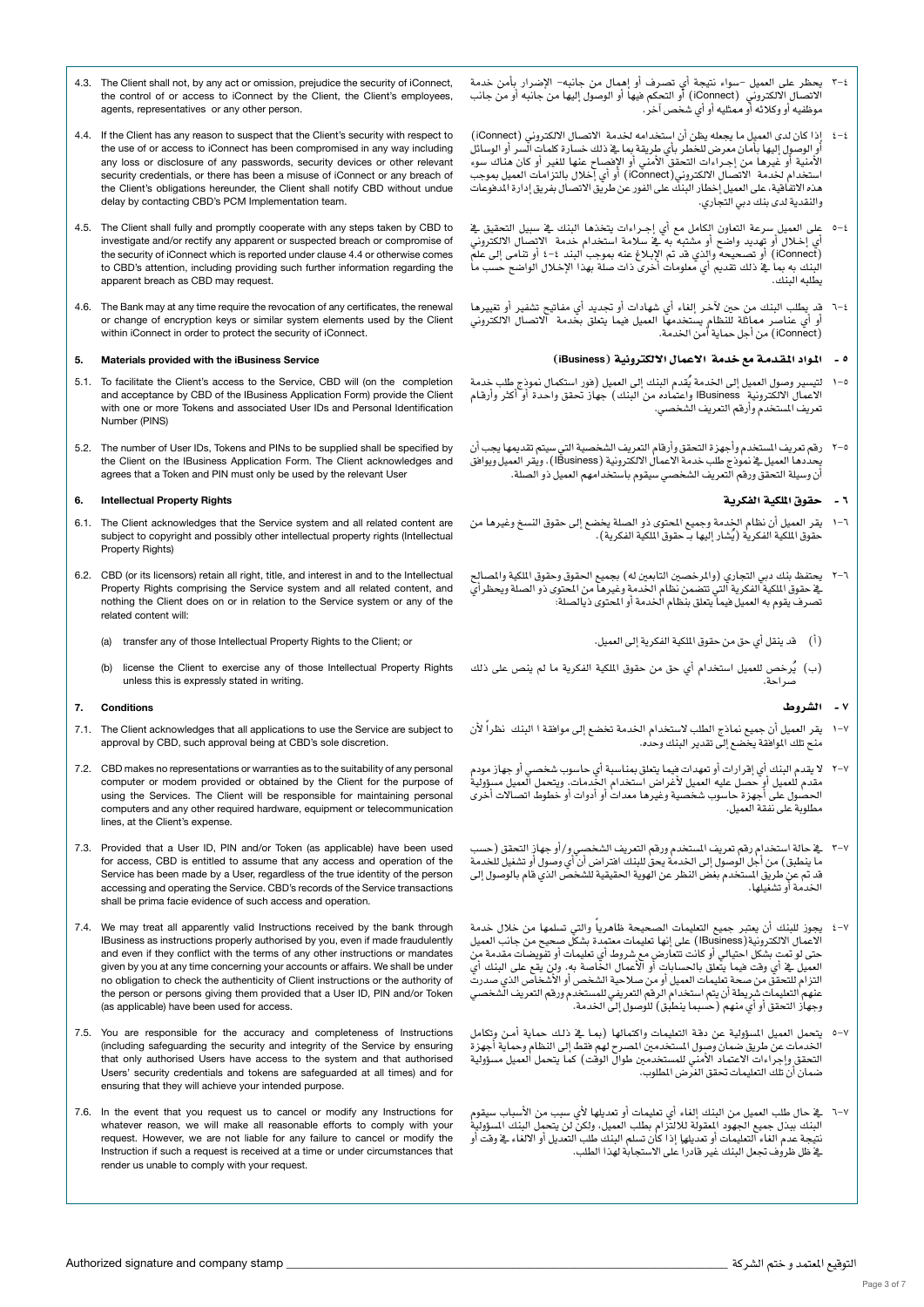- التوقيع املعتمد و ختم ال�شركة \_\_\_\_\_\_\_\_\_\_\_\_\_\_\_\_\_\_\_\_\_\_\_\_\_\_\_\_\_\_\_\_\_\_\_\_\_\_\_\_\_\_\_\_\_\_\_\_\_\_\_\_\_\_\_\_\_\_\_\_\_\_\_\_\_\_\_\_\_\_\_\_\_\_\_\_\_\_ stamp company and signature Authorized
	-
- Page 4 of 7
- 7.7. CBD will not be held liable for the loss, alterations or disclosure, howsoever arising, of any information sent by the Client to, or received by the Client from, the Service which is the result of any cause, event, activity or circumstances beyond its direct control
- 7.8. The Client may access the Service twenty four (24) hours per day, seven (7) days a week, except during system housekeeping, or at other times when the Service is not available for any reason. CBD shall give the Client prior notice of any planned system maintenance.
- 7.9. CBD may maintain details of the Client's computer operating environment, including information regarding the Client's personal computer operating system. This information is retained and used by CBD solely for the purposes of administration and troubleshooting any connection problems that may arise.
- 7.10. CBD does not guarantee that all Instructions will be completed or fulfilled by CBD. However, subject to these terms and conditions, CBD undertakes to use all reasonable endeavours to effect the Client's Instructions sent via the Service.
- 7.11. The Client is solely responsible for ensuring that any Instruction (without limitation the account details) is correct and that CBD is under no obligation to check the correctness. of any information contained in it
- 7.12. The Client must comply with any guidelines on Token safekeeping and security contained in this agreement.

## 8. Confidentiality and Security

- 8.1. The Client must not, and will ensure that its Personnel do not:
	- (a) disclose their User ID, password or Token to any other person including any other Personnel, CBD staff, family member or friend; or
	- (b) act with carelessness in failing to protect the security of a Token.
- 8.2. CBD reserves the right not to give advance notice to the Client when changes are necessitated by an immediate need to restore or maintain the security of the Service or its systems or the Client's individual accounts.
- 8.3. Additional Authorised Signatories can only be created in accordance with the procedures specified by CBD from time to time.

## 9. Fees and Charges

The Client will pay to CBD the fees and charges for the Client's application and for ongoing use of the Service as set by CBD, the amount and nature of which are set out in the annexure to this Agreement, as amended by CBD from time to time by mutual agreement with the Client.

#### 10. Available Funds

The Client may use the Services for Transactions up to the value of the Client's Available Funds.

## 11. Liability and Indemnity

- 11.1. Except to the extent its own fraudulent, willful or negligent acts or omissions cause loss or damage CBD will not be responsible for and excludes all liability for loss or damage (including any indirect or consequential loss or damage) that the Client may suffer or incur by reason or in connection with the Client's use of the Service whether or not it is attributable to CBD, its agents or employees including (without limitation):
	- any act or omission of CBD, its agents or employees in relation to the Service or the Client's use of the Service;
	- (ii) the inability on the Client's part to access the Service through a telecommunications network or where access to the Service is overloaded, suspended, terminated or otherwise unavailable or unsatisfactory for whatever reason;
	- (iii) subject to Clause 7.5, where CBD acts on an Instruction purporting to be, but which is not in fact, from an authorised User;
	- as expected or required;
	- any error contained in an Instruction or any delays in complying with an Instruction; and
	- (vi) any other matter in respect of which liability is excluded under these terms and conditions.
- y-۷ لن يكون البنك مسؤولاً عن أي خسارة أو تغيير أو إفصاح يتعلق بأي معلومات يُرسلها العميل أو<br>يتسلمها من الخدمة نتيجة أي سبب أو حدث أو نشاط أو أوضاع خارجة عن السيطرة الباشرة للبنك.
- ٧-٨ يمكن للمميل الوصول إلى الخدمة طـوال أربعة وعشرين ساعة (٢٤) في اليوم على مدار<br>أيام الأسبوع باستثناء أوقات التدابير التحضيرية للنظام أو في أي أوقات أخرى عندما تكون<br>الخدمة غير متاجة لأي سبب من الأسباب. ويُوجه البنك إ
- +^ يحتفظ البنك بتفاصيل بيئة تشغيل الحاسوب لدى العميل بما ⊈ ذلك الملومات ذات الصلة<br>بنظام ٍتشغيل الحاسوب الشخصي لدى العميل. ويحتفظ البنك بتلك الملومات ويستخدمها فقط لأغراض إدارة مشكلات الاتصال التي قد تنشأ ولإكتشافها ومعالجتها.
- مبوجب تلك ال�شروط والأحكام أن يبذل جميع امل�ساعي املمكنة لتنفيذ تعليمات العميل املر�سلة 10-7 ال يقدم البنك أي �ضمانات بأن جميع التعليمات �سيتم إجنازها أو حتقيقها. ولكن يتعهد البنك عبر الخدمة.
- تفا�صيل احل�ساب( وال يقع على البنك أي التزام للتحقق من �صحة أي معلومات مت�ضمنة بتلك 11-7 يتحمل العميل وحده م�سؤولية �ضمان �صحة التعليمات )مبا يف ذلك على �سبيل املثال ال احل�صر التعليمات.
- 12-7 على العميل االلتزام بأي توجيهات واردة يف هذه االتفاقية ب�شأن �صيانة جهاز التحقق والأمان.

# 8 - �سرية وأمن املعلومات

- 1-8 يحظر على العميل أو موظفيه:
- )أ( الإف�صاح عن الرقم التعريفي للم�ستخدم أو جهاز التحقق لأي �شخ�ص آخر مبا يف ذلك ي موظف آخر أو مسؤول لدى بنك دبي التجاري أو أفراد العائلة أو الأصدقاء.
	- )ب( الت�صرف بإهمال ب�شأن حماية أمن أي جهاز حتقق.
- إحداث تغيريات ال�ستعادة أو �صيانة أمن اخلدمة أو أمن أنظمة البنك أو احل�سابات الفردية 2-8 يحتفظ بنك دبي التجاري بحق عدم تقدمي إ�شعار م�سبق إىل العميل إذا اقت�ضت ال�ضرورة للعميل.
- ۸−۲ يمكن فقط إضافة مفوضين بالتوقيع وفقاً للإجراءات التي يُحددها بنك دبي التجاري من حين<br>لأخر.

## 9 - الر�سـوم واملـ�صروفات

يُسنرد العميل إلى البنك الرسوم والمصروفات الخاصة بطلب الخدمة واستمرار استخدامها<br>وفقا لما يحدده البنك، وفيمة تلك الرسوم والمصروفات وطبيعتها مبينة فے ملحق هذه الاتفاقية وما يطرأ عليها من تعديالت من حني لآخر ح�سب االتفاق املتبادل مع العميل.

# -10 املبالغ املتاحة

يمكن للعميل استخدام الخدمات لإجراء معاملات بقيمة تصل إلى قيمة المبالغ الماحة الملوكة للعميل.

# ١١ - المسؤولية والتعويض

- ١١-١ ما لم تكن الخسارة أو الضرر نتيجة أي تصرف احتيالي أو متعمد أو إهمال من جانب البنك،<br>لن يتحمل البنك السؤولية عن أي خسارة أو ضرر (بما فج ذلك أي خسائر أو تعويضات غير مباشرة أو ناشئة) تحملها العميل أو تكبدها بسبب استخدامه للخدمة أو فيما يتعلق بها سواء كانت تلك الخسارة أو الضرر بسبب البنك أو وكلائه أو موظفيه أم لا بما يف ذلك (على سبيل المثال لا الحصر ):
- )أ( أي ت�صرف أو إهمال من جانب بنك دبي التجاري أو موظفيه أو وكالئه فيما يتعلق .<br>بالحدمة أو استخدام العميل للخدمة.
- )ب( عدم ا�ستطاعة العميل الو�صول إىل اخلدمة عن طريق �شبكة االت�صاالت أو إذا كان هناك ضغط على الوصول إلى الخدمة أو إذا تم إيقافها أو إنهائها أو إذا أصبحت غير متاحة أو غير مرضية لأي سبب من الأسباب.
- (ت) مع مراعاة البند ٧-٥ عندما يتصرف البنك يفاضوء تعليمات مفترض إنها صادرة عن<br>الستغرم الفوض هاكفها ليست كذلك .<br>ــخدم المفوض ولكنها ليست كذلك.
- (ث) إذا حدث قصور يف نظام الخدمة لأي سبب من الأسباب أو أصبح غير متاح أو لا يعمل (iv) ffor any reason the Service system fails, is unavailable or does not perform على النحو املتوقع أو املطلوب.
	- )ج( أي خطأ مت�ضمن يف التعليمات أو أي تأخري يف تنفيذ التعليمات.
	- )ح( أي أمر ُ آخر ت�ستثنى منه امل�سؤولية مبوجب هذه ال�شروط والأحكام.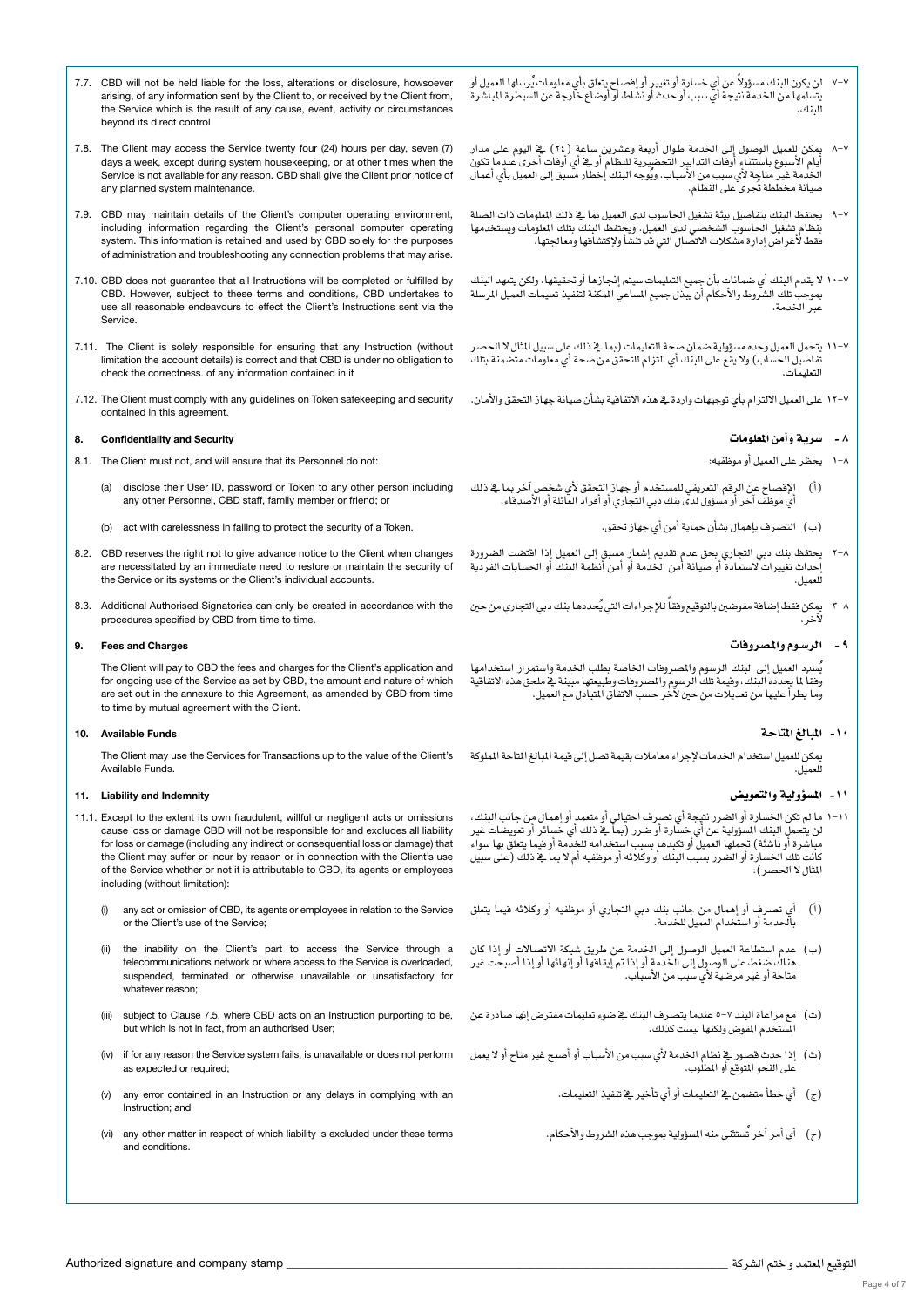- 11.2. The Client will indemnify CBD fully against any liability, loss or damage suffered or incurred by CBD howsoever arising and by whomsoever caused, whether arising directly or indirectly from the Client's use and operation of the Service or the Client's access to the Service, except to the extent such liability, loss or damage is due to the wilful acts or negligence of CBD.
- 11.3. The Client will indemnify and continue to hold indemnified CBD in full for any claims or demands made by any person against CBD in consequence of CBD having acted in accordance with an Instruction.
- 11.4. The Bank will not be responsible for any loss of or damage to the Client's data, software, computer, telecommunications or other equipment's caused as a result of iPrint service.
- 11.5. The Client may make a request for products, services and facilities that the Client wishes to avail through iBusiness which includes, but is not limited to, transfers, telegraphic transfers, cheques, direct debit, payroll and other provided services initiated on third party websites. The processing of such requests, below or above the limits set out by the client, shall be at the discretion of the Bank.
- 11.6. The Client is liable for losses resulting from Unauthorised Transactions:
	- (a) where CBD can prove on the balance of probability that the Client contributed to the losses through their fraud or their contravention of the security requirements in clause 8, the Client is liable for the actual losses which occur before CBD is notified that the Token has been misused, lost or stolen; and
	- (b) where CBD can prove on the balance of probability that the Client contributed to losses resulting from Unauthorised Transactions because the Client unreasonably delayed notifying CBD after becoming aware of the misuse, loss or theft of theToken, in which case the Client will then be liable for the actual losses that occurred between the time the Client became aware and when CBD was actually notified.
- 11.7. The Client is not liable for losses resulting from Unauthorised Transactions in the following circumstances:
	- (a) before receipt by the Client of the relevant User ID, Token and PIN;
	- (b) after the Client has notified CBD that the relevant User ID, Token and PIN has been misused, lost or stolen or become known to someone other than a User;
	- (c) to the extent the loss is caused by CBD's fraudulent, wilful or negligent acts or omissions; or
	- (d) that is caused by the same Transaction being incorrectly debited more than once.
- 11.8. The Client shall not:
	- (a) use the Services in a way or for a purpose not authorised or intended by the Bank.
	- (b) use the Services in contravention of any applicable law or regulation.
	- (c) use the Services other than for your or your Affiliates' business purposes;
	- (d) permit any third party to use the Services or seek to gain or permit any third party to gain unauthorised access to any system or network of CBD.
	- (e) Transmit or upload any material that contains viruses, Trojan horses, worms, time bombs or any other harmful programs which may interfere with or disrupt the Services or any network connected thereto.
- 11.9. The Client shall immediately contact CBD if the Client suspects or becomes aware of:
	- (a) Any failure of any part of the Services.
	- (b) Any error in any part of the Services.
	- (c) Any error affecting any data accessible through the Services; and/or any programming error or defect or corruption of any part of the Services, and the Client shall promptly assist CBD in implementing any necessary remedial steps.

#### 12. Termination

12.1. CBD may, in its absolute discretion, suspend or terminate the Client's use of the Service in whole or in part at any time with immediate effect without prior notification to the Client, including (without limitation) where it determines that it is necessary in order to protect the security of the Service or the interests of

- ֧֖֖֝֟֓֓֓֓**֓** ٢-١٦ يُعوض العميل البنك بالكامل ضد أي مسؤولية أو خسارة أو ضرر تحملها البنك أو تكبدها أياً<br>كان سببها أو من تسبب بها سواء نشأت بصورة مباشرة أو غير مباشرة من استخدام العميل ...<br>وتشغيله للخدمة أو وصوله إليها ما لم تكن تلك المسؤولية أو الخسارة أو الضرر نتيجة أي ت�صرف متعمد أو إهمال من جانب البنك.
- ٢-١٦ يُعوض المميل البنك ويـدرأ الأذى عنه بالكإمل ضد أي مطالبات أو دعـاوى يتقدم بها أي<br>شخص ضد البنك نتيجة تصرف البنك وفقا لأي تعليمات من المميل.
- ا ا−٤ لن يتحمل البنك المسؤولية عن أي خسارة أو ضرر يلحق بالبيانات أو البرمجيات أو أجهزة<br>الحاسوب أو أنظمة الاتصالات أو غيرها من المدات الخاصة بالمميل نتيجة استخدام خدمة الطباعة االلكرتونية )iPrint).
- ١١-٥ يجوز للعميل أن ينقدم بطلب الحصول على المنجات والخدمات والتسهيلات التي يرغب في<br>الاستفادة منها من خلال خدمة الاعمال الالكترونية (iBusiness) والتي تشمل– على سبيل<br>الثال لا الحصر– عمليات التحويل، الحوالات البرقية، الشيكات الرواتب وغيرها من الخدمات المقدمة على المواقع الإلكترونية الخاصة بالغير. وتخضع معالجة تلك الطالبات التي تقل أو تزيد عن الحدود المنصوص عليها البنك إلى تقدير البنك.
	- 1\-1 يتحمل العميل مسؤولية الخسائر الناتجة عن الماملات غير المصرح بها:
- (أ) ﴾ إذا تمكن البنك من أن يثبت وفقاً لميزان ترجيح إلاحتمالات- أن العميل قد ساهم يف إلحاق الخسائر من خلال أي احتيال أو مخالفة أي متطلبات أمنية منصوص عليها بالبند (٨)، يتحمل العميل مسؤولية الخسائر الفعلية التي تقع قبل علم البنك بسوء ا�ستخدام أي جهاز حتقق أو فقدانه أو �سرقته.
- (ب) إذا تمكن البنك من أن يثبت وفقاً ليزان ترجيح الاحتمالإت-أن العميل قد ساهم في ل . . .<br>إنحاق الخسائر نتيجة أي معاملات غير مصرح بها نظر الأن العميل تأخر على نحو غير<br>معقول فے إبلاغ البنك بعد أن تنامى إلى علمه سوء استخدام جهاز التحقق أو فقدانه أو<br>سرفته ، فے هذه الحالة يتحمل العميل مسؤولية الخسائر الفعل بن - بني .<br>سرشته ، في مده الحالة يتحمل العميل مسؤولية الخسائر الفعلية التي وقعت خلال الفترة<br>بين علمه بذلك وإخطار البنك.
- ا ا –۷ لا يتحمل العميل السؤولية عن الخسائر التي تقع نتيجة الماملات غير المصرح بها وذلك يفـ<br>الحالات التالية:
- )أ( قبل ت�سلم العميل الرقم التعريفي وجهاز التحقق ورقم التعريف ال�شخ�صي للم�ستخدم ذو ال�صلة.
- (ب) بعد أن أبلغ العميل البنك أن الرقم التعريفي وجهاز التحقق ورقم التعريف الشخصي<br>للمستخدم ذو الصلة قد أسيء استخدامه أو فُقد أو سُرِق أو أصبح معروفا لشخص<br>أخر بخلاف الستخدم.
- (ت) إذا كانت الخسارة نتيجة أي تصرفات احتيالية أو متعمدة أو إهمال أو إغفال من جانب البنك.
	- )ث( اخل�سائر التي تقع نتيجة خ�صم نف�س املعاملة لأكرث من مرة على نحو خاطئ.

## 8-11 يحظر على العميل:

- )أ( ا�ستخدام اخلدمات بطريقة أو لغر�ض غري م�صرح به أو غري معتمد من البنك.
	- )ب( ُ ا�ستخدام اخلدمات على نحو يخالف أي قوانني أو ت�شريعات معمول بها.
- (ت) استخدام الخدمات لأي أغراض أخرى بخلاف الأغراض الخاصة بعمل العميل أو المؤسسات التابعة له.
- (ث) السماح للغير باستخدام الخدمات أو محاولة الوصول إلى أي نظام أو شبكة تابعة للبنك على نحو غير مصرح به أو السماح للغير للقيام بذلك.
- (ج) نشر أو رفع أي مواد تحتوي على فيروسات أو أحصنة طروادة أو ديدانٍ خبيثة أو قنابل موقوتة أو غيرها من البرامج المصرة التي قد تتعارض مع الخدمات أو أي شبكة متصلة بها أو تت�سبب يف تعطيلها.
	- 9-11 على العميل �سرعة إبالغ البنك إذا ا�شتبه أو تنامى إىل علمه:
		- )أ( أي ق�صور بأي جزء من اخلدمات
		- )ب( أي خطأ يف أي جزء من اخلدمات
- (ت) أي خطأٍ يؤثر على أي بيانات يمكن الوصول عليها عن طريق الخدمات، أو أي خطأ أو قصور أو صرر برمجي بأي جزء من الخدمات وعلى العميل مساندة البنك على الفور.<br>في تطبيق أي إجراءات تصحيحية لازمة.

#### -12 الإنـهـــــاء

١٦-١ يجوز للبنك وفق تقديره المللق أن يقوم بوقف أو إنهاء استخدام العميل للخدمة بشكل كلي أو<br>جزئي في أي وقت على الفور دون إشعار مسبق إلى العميل بما في ذلك (على سبيل المثال لا الحصّر) إذا قرر البنك أنّ ذلك الوقف أو الإنهاء ضروري لحماية أمن الخدمات أو مصالح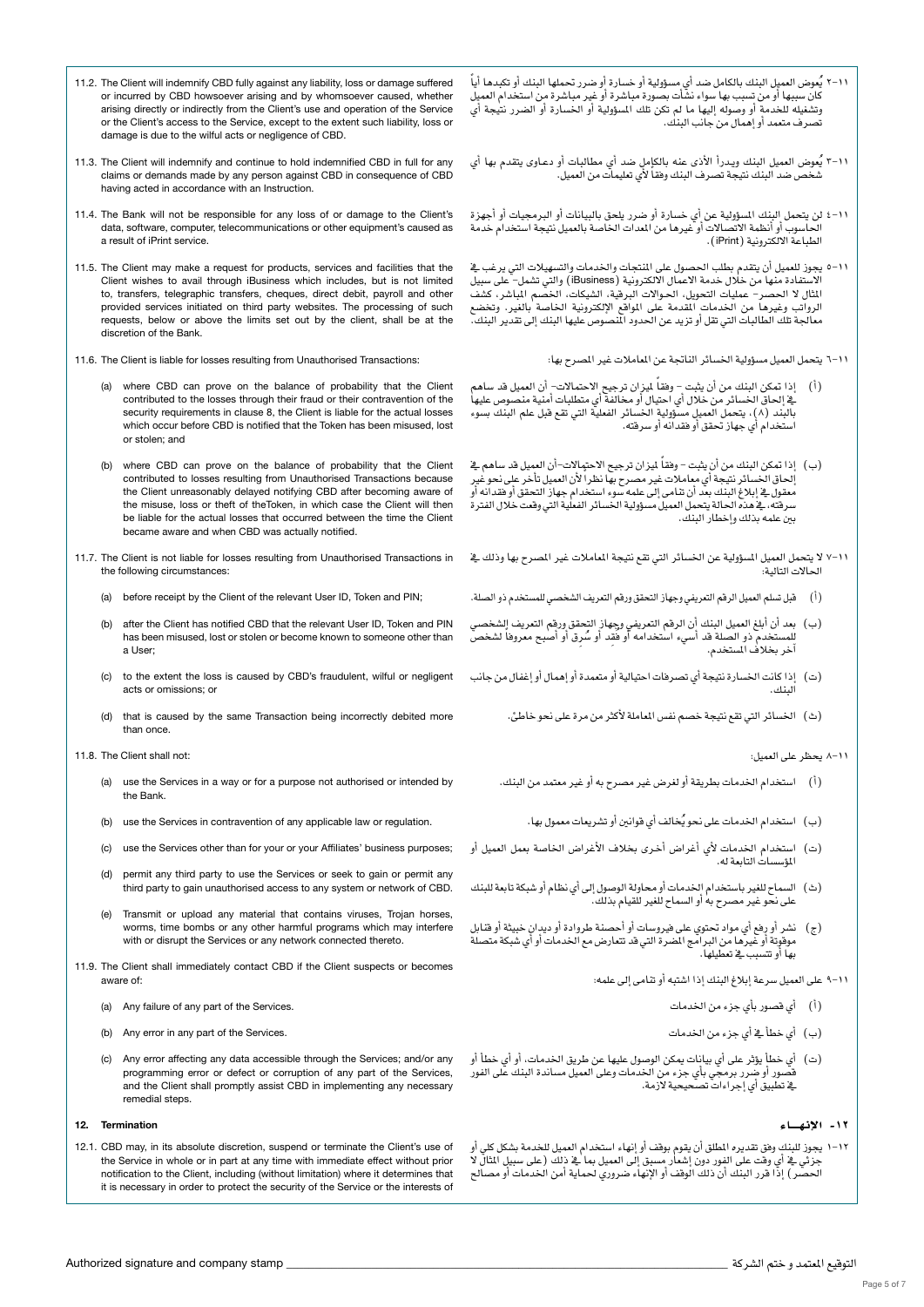CBD. In all other circumstances, CBD must give the client at least thirty (30) days' prior written notice of any suspension or termination of the Client's use of the IBusiness Service.

- 12.2. The Client may terminate the Client's use of the Service by written notice of termination to CBD. Such termination:
	- (a) notwithstanding clause 13, will not be effective unless the notice of termination is actually received by CBD at the address specified in clause 15;
	- (b) will take effect from 5pm Dubai time on the Business Day after the day on which CBD actually receives notice of termination; and
	- (c) will not affect any obligations incurred by the Client in respect of use of the Service prior to termination.
- 12.3. All moneys due and owing to CBD in connection with the Service, if not already due and payable, will immediately become due and payable upon the date that CBD actually receives notice of termination.
- 12.4. CBD will not process any transactions that have been forward-dated to take effect after the termination.

## 13. Variations

- 13.1. These terms and conditions may be altered, amended or added to by CBD by giving at least 30 days' notice. However before implementing these changes the Client will be given advance intimation of such changes to the agreement.
- 13.2. CBD has the right, in its sole discretion, to change or cancel any of the services that comprise the Service.

#### 14. Assignment

- 14.1. The Client must not in any way assign or transfer to any other person any of the Client's rights and interests under these terms and conditions.
- 14.2. CBD may assign any of its rights and interests under these terms and

#### 15. Notices

- 15.1. A Notice given by CBD to the Client will be deemed to be duly given or made:
	- (a) if it is:
		- (i) in writing signed by an authorised officer of CBD; and
		- (ii) left at the address of the first-named party in the Application Form, sent by courier, sent by prepaid ordinary post (airmail if posted in or from a place outside Dubai) to that party's address, or sent by facsimile to that party's facsimile number; or
	- (b) if it is given or made electronically from CBD to the Client via the Service provided that any Notice given pursuant to Clause 12 may not be given or made electronically.
- 15.2. A notice given by the Client to CBD (at the below given address) will be deemed to be duly given or made if it is:
	- (a) in writing signed by the Client; and
	- (b) left at CBD's address, sent by courier, sent by prepaid ordinary post (airmail if posted in or from a place outside Dubai) to CBD's address, or sent by facsimile to CBD's facsimile number.

Bank Address:

Commercial Bank of Dubai P. O. Box: 2668 Dubai, U.A.E.

15.3. A posted letter or facsimile is taken to be received:

- (a) In the case of a letter sent by courier, on the day of the courier's signed receipt or, if such day is not a Business Day, on the following Business Day.
- (b) in the case of a posted letter, on the third (seventh, if posted to or from a place outside Dubai) day after posting; and
- (c) in the case of a facsimile, on production of a transmission report by the machine from which the facsimile was sent which indicates that the facsimile was sent in its entirety to the facsimile number of the recipient.

البنك. ويف جِميع الأحوال على البنك تقديم إخطار خطي مسبق بثلاثين ( ٢٠ ) يوماً على الأقل لى العميل بأي وقف أو إنهاء لاستخدام خدمة الاعمال الالكترونية (IBusiness).

17-٢ يجوز للعميل أن يُنهي استخدامه للخدمة عن طريق تقديم إخطار خطي بالإنهاء إلى البنك:

- (أ) بخلاف ما هو متضمن بالبند ١٣، لن يسري هذا الإنهاء ما لم يتسلم البنك فعلياً إخطار الإنهاء على العنوان املبني بالبند )15(
- (ب) يسري الإنهاء من الساعة الخامسة مساءً بتوقيت دبي من يوم العمل الذي يلي تسليم<br>البنك لإخطار الإنهاء.
- )ت( لن يؤثر الإنهاء على أي التزامات حتملها العميل فيما يتعلق با�ستخدام اخلدمة قبل إنهاءها.
- ١٢-٢ تُصبح جميع المبالغ المستحقة إلى البنك مقابل استخدام العميل للخدمة واجبة السداد على<br>الفور حتى لو لم يحل موعد استحقاقها وذلك فے تاريخ تسلم البنك لإخطار الإنهاء.
	- 4-12 ُ لن يجري البنك أي معامالت ذات تاريخ آجل يلي تاريخ الإنهاء.

#### -13 التغيريات

١٠-١ يجوز للبنك تمديل تلك الشروط والأحكام أو تفييرها أو الإضافة إليها عن طريق تقديم إخطار<br>مسبق بثلاثين (٢٠) يوماً على الأقل. ولكن قبل تطبيق تلك التفييرات يُقدم إلى المميل إشعار .<br>مسبق بأي تعديلات تطرأ على الاتفاقية.

2-13 يحق للبنك وفق تقديره املطلق أن يقوم بتغيري أو الغاء اخلدمات التي تت�ضمنها اخلدمة.

#### -14 التنازل

- ١-١ يحظر على المميل في جميع الأحوال القيام بنقل أي حق أو مصلحة بموجب هذه الشروط<br>والأحكام أو التنازل عنها إلى أي شخص آخر
- 1+Y يجوز للبنك أن يتنازل عن حقوقه أو مصالحه بموجب هذه الشروط والأحكام دون موافقة CBD may assign any of its rights and interests under these terms and<br>العميل

#### -15 الإخطارات

- 1-10 أي إخطار يُقدمه البنك إلى العميل يعتبر صحيحاً:
	- )أ( يف حالة:
- (١) تم تقديمه خطياً ووقع عليه المسؤول المفوض للبنك؛ و
- (٢ ) سُلم ـ في عنوان الطرف المذكور اسمه أولاً ـ في نموذج الطلب أو أُرسل عن طريق<br>خدمة الشحن السريع أو عن طريق الدفوع مقدما ( أو البريد الجوي ـ في حالة<br>إرساله من مكان خارج دبي) إلى عنوان ذلك الطرف أو إذا أُرسل عبر الفا رساله من مكان خارج دبي) إلى عنوان ذلك الطرف أو إذا أ.<br>لى رقم الفاكس الخاص بذلك الطرف؛ أو
- (ب) إِذا قُدم أو أُرسل إلكترونياً من البنك إلى العميل عن طريق الخدمة شريطة عدم إرسال ي إخطار مطلوب تقديمه عملاً بالبند ١٢ بصورة إلكترونية.<br>ي إخطار مطلوب تقديمه عملاً بالبند ١٢ بصورة إلكترونية.

10-٢ أي إخطار مقدم من العميل إلى البنك (على العنوان المبين أدناه) يعتبر صحيحاً في حالة:

- )أ( ُقدم يف �صورة خطية إىل العميل
- (ب) سُلم \_ غضوان البنك أو أُرسل عن طريق خدمة الشحن السريع أو عن طريق الدفوع<br>مقدما (أو البريد الجوي ـ خحالة إرساله من مكان خارج دبي) إلى عنوان البنك أو إذا .<br>أرسل عبر الفاكس إلى رقم الفاكس الخاص بالبنك.

عنوان البنك:

<mark>بنك دبي التجاري</mark><br>ص.ب: ٢٦٦٨<br>دبي، الإمارات العربية المتحدة

3-15 يعترب أي خطاب مر�سل عرب الربيد أو الفاك�س مت ت�سليمه:

- )أ( يف حالة اخلطاب املر�سل عرب خدمة ال�شحن ال�سريع يكون يف يوم توقيع �شركة ال�شحن بالاستلام ويف حال لم يصادف ذلك اليوم يوم عمل يكون يف يوم العمل التالي.
- (ب) في حالة إرسال الخطاب عبر البريد يكون في اليوم الثالث (أو السابع إذا تم إرساله من مكان خارج دبي) من تاريخ إيداعه بمكتب البريد.
- (ت) يف حالة الإرسال عبر الفاكس يكون يف يوم صدور تقرير الإرسال من ماكينة الفاكس المستخدمة ي الإرسال بما يُشير إلى إرسال الفاكس بالكامل إلى رقم الفاكس الخاص بالتسلم.